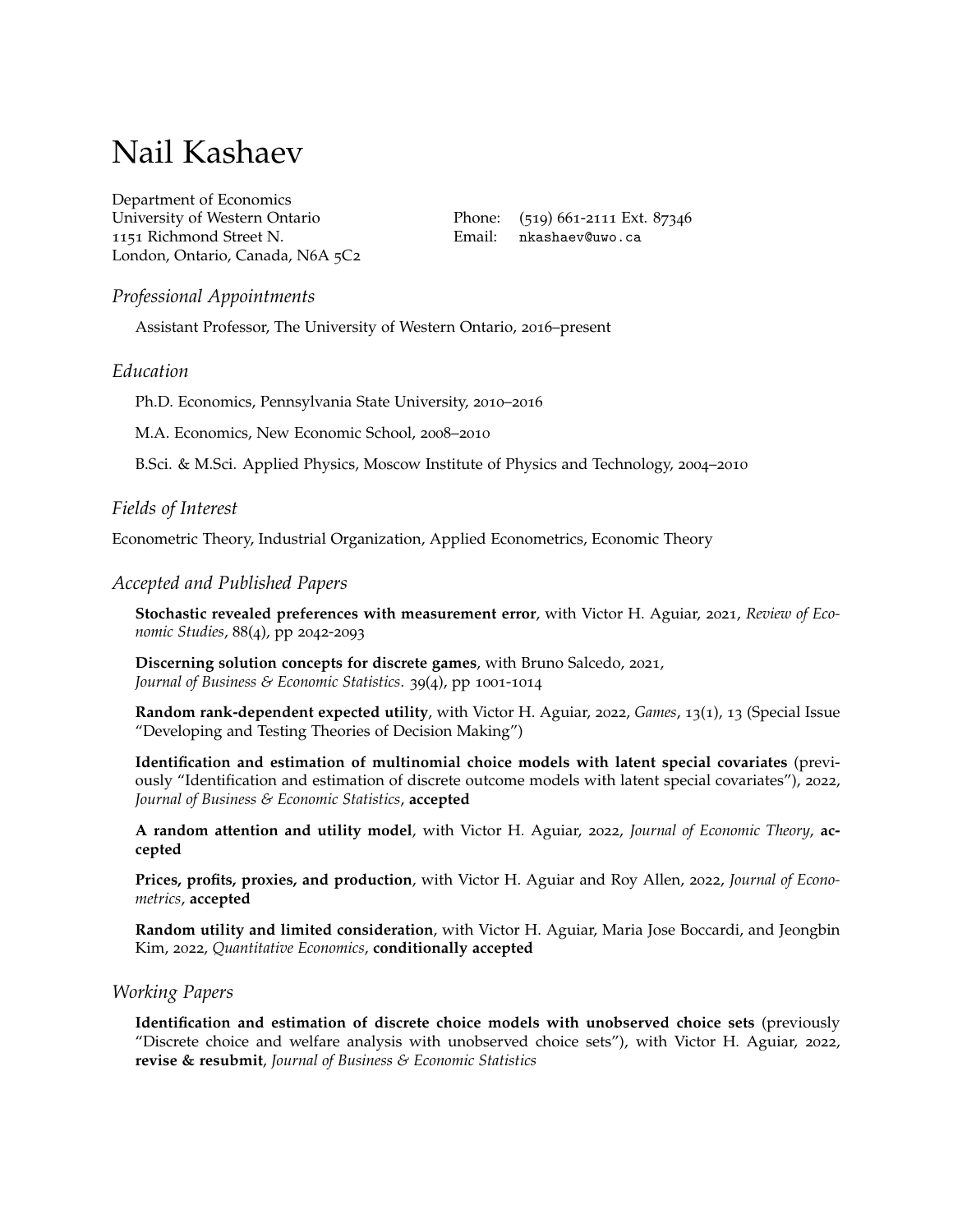**Peer effects in random consideration sets**, with Natalia Lazzati, 2021, **reject & resubmit**, *Review of Economic Studies*

**Estimation of parametric binary outcome models with pure choice-based data with application to COVID-19-positive tests from British Columbia**, 2021, **reject & resubmit**, *Review of Economics & Statistics*

**Nonparametric analysis of dynamic random utility models**, with Victor H. Aguiar, 2022

#### *Work in Progress*

**Testing for Nash behavior in binary games with complete information**

**Firm behavior and market equilibrium: evidence from airline industry**, with Bulat Gafarov and Bruno Salcedo

*Teaching at University of Western Ontario*

Econometrics and quantitative methods I (graduate level), Fall 2017-2021

Advanced Econometrics I (graduate level), Fall 2017, Fall 2018, Fall 2020

Econometrics and quantitative methods II (graduate level), Spring 2017

Advanced Econometrics II (graduate level), Spring 2017

Senior Research Seminar in Economics (undergraduate level), Fall 2017, Spring 2018, Fall 2018, Spring 2019

#### *Administrative Duties at University of Western Ontario*

Econometrics Ph.D. Comprehensive Committee, 2016-2022

Appointments Committee, 2016-2017, 2018-2019, 2021-2022

Applied Economics/Econometrics Workshop Co-Director (with Lance Lochner), 2019-2020

Applied Economics/Econometrics Workshop Co-Director (with Roy Allen), 2022-2023

Graduate Affairs Committee Faculty Member-at-Large, 2017-2018

Convocation Department Representative, 2017-2018

## *Student Supervision at University of Western Ontario*

Undergraduate: Da Wang, Jessica Ying Lee, Eliza Simon, Julian Donovan, Liam Macdonald, Liam Mackrell (2017-2018); Erin Yu, Alexa Newhouse, Daniel Burns, Hamza Ghaznavi (2018-2019)

Graduate: Charles Gauthier (Committee member, expected 2022); Charlotte Ursenbach (Committee member, expected 2023); Dazhuo Wei (Committee member, expected 2023); Xun Chen (Committee member, expected 2023); Brice Gueyap Kounga (Main advisor, expected 2025)